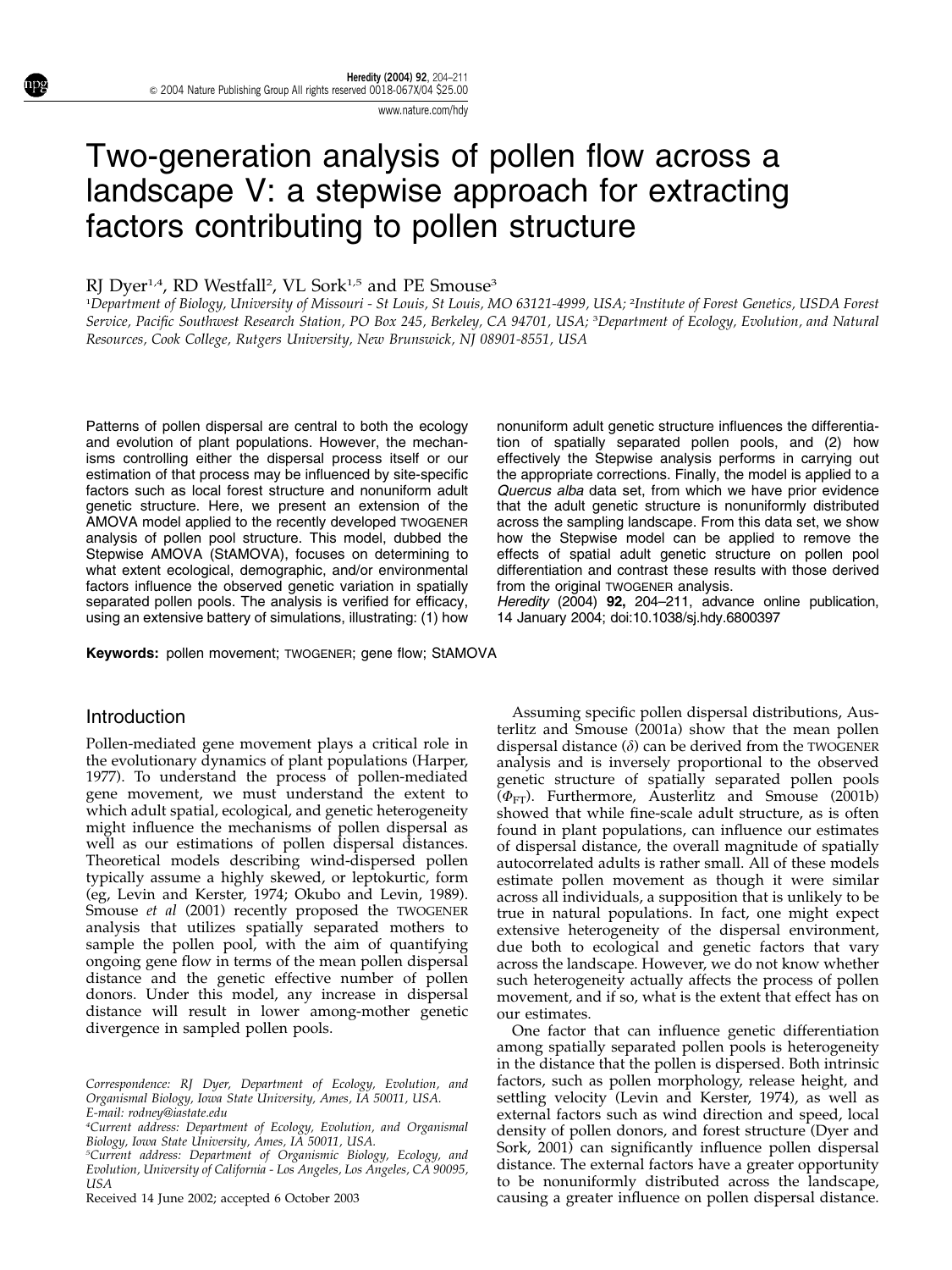For example, Okubo and Levin, 1989, provide a theoretical framework within which dispersal distance can be characterized in terms of diffusion processes and advection, taking into consideration the effects of local air turbulence. Their models predict that increases in local air turbulence will result in a significant reduction in pollen dispersal distance. Consistent with these hypotheses, Dyer and Sork, 2002) show that genetic diversity within spatially separated pollen pools for Pinus echinata is inversely related to the density of all canopy species and independent of P. echinata density. They argue that the high density of all canopy species on site impedes the movement of pollen both within as well as into the stand. If true, then dispersal distance is not constant across the landscape and may result in an increase in the among-mother component of variance because the mothers are sampling different-sized pollen donor populations.

The distribution and abundance of local pollen donors can also influence the genetic structure of pollen pools. Austerlitz and Smouse (2001a) have shown that  $\Phi_{\text{FT}}$  is insensitive to changes in the spatial separation of sampled mothers, provided that the separation of mothers is sufficiently large,  $\sim 5\delta$ , where  $\delta$  is the average distance that the pollen is dispersed. However, clumping or nonuniform distributions of pollen donors can have a significant influence on spatial genetic structure (eg, Dolgez et al, 1998). Further, several studies of forest tree mating systems have reported the effects of local pollen donor density on pollen pool composition (eg, Farris and Mitton, 1984; Knowles et al, 1987; Shea, 1987; Murawski and Hamrick, 1991). Additional factors such as flowering phenology (Sampson et al, 1990), adult allele frequency gradients (Dyer and Sork, 2002), elevation gradients (Loechelt and Franke, 1996), and inbreeding and spatial autocorrelation among adult individuals (Austerlitz and Smouse, 2001b) also act to increase the genetic divergence among sampled pollen pools. If any of these factors have a significant influence on pollen pool composition, then estimates of pollen dispersal distance will be biased downward. Our understanding of the role of pollenmediated gene movement in the evolutionary dynamics of plant populations will be sharpened by identifying those factors that influence pollen dispersal, either directly through modification of dispersal distance or indirectly as a result of local demographic or genetic processes.

In this paper, we present a multivariate analysis of pollen pool differentiation based on the TWOGENER analysis. This novel model, dubbed the Stepwise Analysis of MOlecular VAriance (StAMOVA) identifies and partitions out the effects of external variables on pollen pool differentiation. In doing so, this model provides a robust statistical methodology, by means of a general linear model, which quantifies the effects that ecological and spatial covariates have on the composition of spatially separated pollen pools. Following an introduction to the analysis, we evaluate its effectiveness in detecting one category of external factors that can significantly influence the pollen pool genetic structure, the nonuniform distribution of adult genetic structure. The effects of broad-scale adult genetic structure on pollen pool composition were examined via an extensive battery of simulations, wherein a multilocus genetic structure is imposed upon the pollen donor population. We then contrast the results of the Stepwise analysis with those provided by the TWOGENER analysis. Finally, this analysis is applied to the Quercus alba data set presented in the original TWOGENER paper (Smouse et al, 2001), where previous analyses have identified multivariate genetic structures in the adult population. We show that removing the effects imposed on the observed differentiation in sampled pollen pools by the gradient in the adult genetic structure not only increases the accuracy of dispersal distance estimates but also serves as a signal to the investigator of an underlying nonuniformity in the adult genetic structure. We close by commenting on the general applicability of the StAMOVA model for the analysis of the population genetic structure. While this model is currently being applied to contemporary pollen movement dynamics under the TWOGENER model, the StAMOVA is just as readily applied to analyses of adult genetic structure, a topic we return to in a later manuscript (Dyer *et al*, in preparation).

# Methods

The main goal here is to use the observed genetic structure of spatially separated pollen pools to draw inferences about the mean pollen dispersal distances and effective pollination neighborhood sizes. However, the observed differentiation of spatially separated pollen pools may be a function of factors other than the distance that pollen is dispersed from the pollen donor. For example, if the pollen donor population has a gradient in allele frequencies (across elevation for example), the differentiation of pollen pools will be exacerbated, because maternal trees separated along the gradient will be drawing from pollen donor pools that differ systematically in their allele frequency profiles (Dyer and Sork, 2002). The task at hand is to develop a method that allows us to determine the extent to which the observed genetic variation among sampled pollen pools is due to pollen dispersal distance, as opposed to factors either affecting the dispersal distance directly, as is expected for spatial variation in stand density, or indirectly, as would be expected from changes resulting from an allele frequency gradient.

The Stepwise analysis is a multivariate general linear model conforming to the AMOVA analysis of Excoffier et al (1992). In fact, the AMOVA analysis is a special case of the more general Stepwise model, where one is only interested in decomposing the genetic variance into within- and among-strata components. For this reason, we abbreviate the Stepwise model as StAMOVA to draw attention to its extension of the original AMOVA model. The TWOGENER analysis of pollen pool structure (Smouse et al, 2001) also utilizes the AMOVA model for the analysis of pollen structure.

In general terms, the AMOVA analysis (and the TWOGENER analysis as well as the StAMOVA by extension) relies upon the multilocus pair-wise genetic distance matrix, D. The D matrix has the form:

$$
\mathbf{D} = \begin{bmatrix} \delta_{11}^2 & \delta_{12}^2 & \cdots & \delta_{1N}^2 \\ \delta_{21}^2 & \delta_{22}^2 & \cdots & \delta_{2N}^2 \\ \vdots & \vdots & \ddots & \vdots \\ \delta_{N1}^2 & \delta_{N2}^2 & \cdots & \delta_{NN}^2 \end{bmatrix}
$$
(1)

where  $\delta_{ij}^2$  is the additive, pair-wise genetic distance between the ith and jth pollen haplotypes. The elements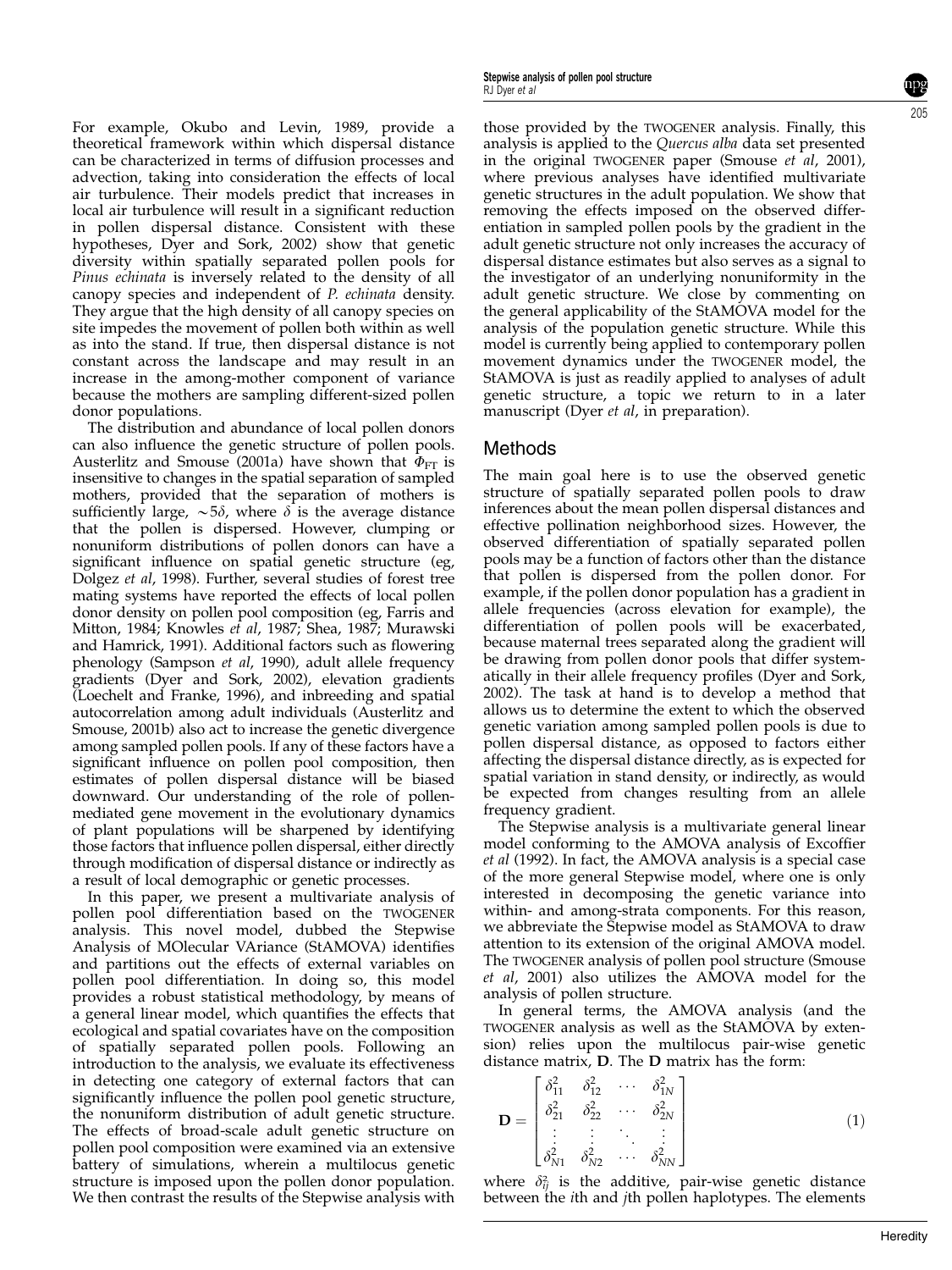of the **D** matrix,  $\delta_{ij}^2$ , are 0 when  $i = j$ , and may be nonnegative when  $i \neq j$ , the exact value of which depends upon the pollen haplotypes  $i$  and  $j$ . The StAMOVA model does not use distance matrices, rather it focuses on variance/covariance matrices in a more traditional statistical sense. The D matrix can easily be transformed into a genetic variance/covariance matrix, following Gower (1966). We refer to this variance–covariance matrix as  $YY'$ , and specifically use this notation to draw attention to the fact that it is identical to the Sums of Squares and CrossProducts (SSCP) matrix in a Q-mode analysis (ie, the differences between N individuals, not p-variables). The sums of squares and crossproducts for traditional multivariate analysis are estimated from the Y'Y matrix (SSCP is  $p \times p$  in size; an R-mode analysis), whereas we have the  $YY'$  matrix (SSCP is  $N \times N$ ; Q-mode analysis). The overall variation in either SSCP matrix is given by the trace, tr[]. Since  $tr[XY] =$ tr[YX], the analysis can be carried out using the outerproduct matrix  $(YY')$  in exactly the same way as the traditional multivariate analysis does with the innerproduct matrix  $(Y'Y)$ . It should be noted that much larger matrices are being manipulated in Q-mode, requiring more computational resources for large data sets. The code for this analysis is provided and is available from RJD upon request.

The predicted values of any linear model are given by

$$
\hat{\mathbf{Y}} = \mathbf{X}\beta
$$
\n
$$
= \mathbf{H}\mathbf{Y}
$$
\n(2)

where the  $(N \times N)$  matrix **H** is symmetrical and idempotent, given by

$$
\mathbf{H} = \mathbf{X} (\mathbf{X}' \mathbf{X})^{-1} \mathbf{X} \tag{3}
$$

(Johnson and Wichern, 1992), with  $X$  being the multivariate design matrix. The structure of X follows that for a traditional analysis of dummy variables among K strata (see Johnson and Wichern, 1992).

Returning to decomposition of the linear model, the outer product matrix of predicted values,  $\hat{Y} \hat{Y}'$ , can now be estimated as

$$
\begin{aligned} \mathbf{\hat{Y}}\mathbf{\hat{Y}}' &= \mathbf{H}'(\mathbf{Y}\mathbf{Y}')\mathbf{H} \\ &= \mathbf{H}'(\mathbf{Y}\mathbf{Y}') \end{aligned} \tag{4}
$$

following [1]. Since the H matrix is idempotent (ie,  $HH = H^{0} = (H)^{-1} = H$ , we can drop the second multiplication for the purposes of computational efficiency. The outer product matrix of the residuals (ie, that variance/covariance matrix not accounted for by the model up to this point) is

$$
RR' = (I - H)(YY')(I - H)
$$
  
= (I - H)(YY') (I

where I is the  $N \times N$  identity matrix.

Using the trace of the outer-product matrices, we decompose the total variation among pollen haplotypes into components representing the variation explained by the model and the remaining variation (ie, the residual or error variance) as:

$$
tr[\mathbf{YY'}] = tr[\mathbf{\hat{Y}\hat{Y}}'] + tr[\mathbf{RR'}]
$$
  
\n
$$
SS_{\text{Total}} = SS_{\text{Model}} + SS_{\text{Error}}
$$
\n(6)

The outer-product matrix formulation outlined above translates the AMOVA framework used in the TWOGENER analysis directly into its underlying multivariate linear model form. With this formulation, we not only retain the ability to extract the exact same total, model, and residual sums of squares from the analysis but we also gain the advantages of a generalized linear model, from which we may extract additional information in terms of covariates as well as construct sampling designs more detailed than simple hierarchical nesting of populations within regions.

#### Stepwise decomposition of variation

Adopting a stepwise approach (Draper and Smith, 1981; Searle, 1997) allows assessment of the variation in the observed pollen pools that can be accounted for by external factors, such as maternal position on the landscape (assessing the effects of allele frequency gradients in the adult population) or ecological variables (such as stand characteristics). Following the removal of variation explained by external variables, we then estimate the among- and within-strata components yielding a  $\Phi$ -statistic corrected for the influence of external variables. This stepwise treatment follows Henderson's Method 2 procedure, as outlined in Searle (1997).

To demonstrate the stepwise approach, consider the case where only one external predictor variable is influencing pollen pool composition. For the purposes of this discussion, consider the maternal y-coordinate, as the simulations conducted below impose an allele frequency gradient on the adults, along the  $y$ -axis. First, standardize the y-coordinate to mean zero to remove the necessity of an intercept term. Call this vector  $X_E$  where the subscript E denotes the external, predictor variables, assumed to be fixed effects and measured without error. Substituting  $X_E$  into (1) provides the external hypothesis matrix,  $H_E$ . Substituting  $H_E$  into (2) and (3), the trace of the component matrices of (5) estimates the variation explained by the predictor variables, tr[ $\hat{\mathbf{Y}}\hat{\mathbf{Y}}'$ ], as well as the residual variation not accounted for by the predictor variables. The significance of the  $X_{E}$  is evaluated by examining the reduction in the sums of squares, denoted  $R(X<sub>E</sub>)$ , attributable to that variable. The reduction in the sums of squares due to fitting  $X_E$  to the model is:

$$
R(\mathbf{X}_E) = tr[\mathbf{Y}\mathbf{Y}'] - tr[\mathbf{H}_E(\mathbf{Y}\mathbf{Y}')] \tag{7}
$$

Under the null hypothesis of no variation in the pollen pool, other than that attributable to pollen dispersal distance, the expectation is that the residual variation is zero,  $E[R(X_E)] = 0$ . In other words, the null hypothesis states that the reduction in the sums of squares associated with  $X_E$  is invariant with respect to the pairing of pollen donor haplotypes and the elements of  $X_{E}$ . If the null hypothesis were true, the observed value of  $R(X_E)$  would be equally likely under random permutation of  $X_E$  among strata. Therefore, the null distribution of  $R(X_E)$  is constructed by permuting the elements of  $X_E$  among sampled females and recalculating the  $R(X_{E-Perm})$ . Comparing the observed  $R(X_{E})$  to the distribution of permuted  $R(X_{E-Perm})$  allows determination of a 'tail probability' significance to be ascertained.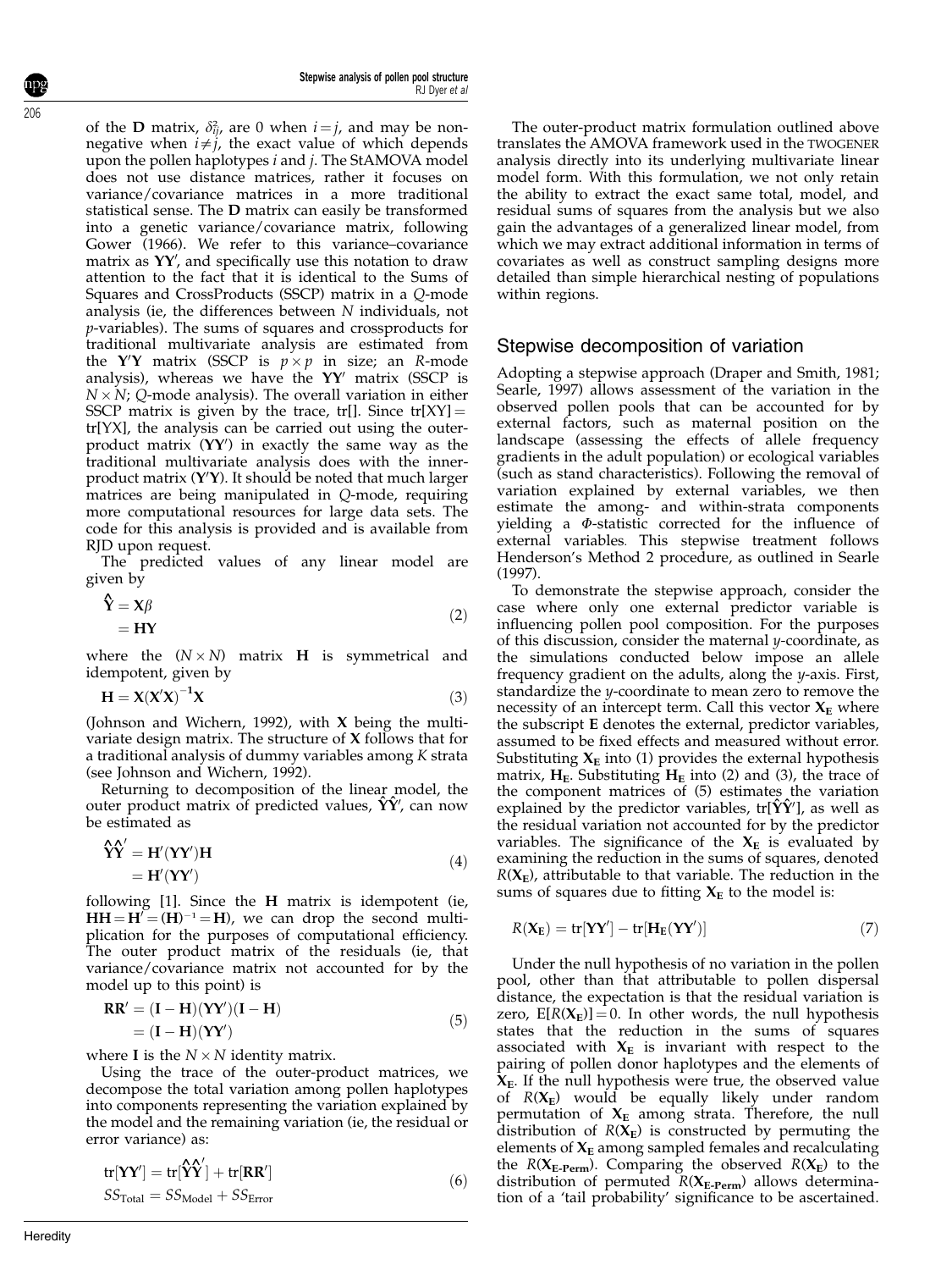This is exactly the same procedure for testing the significance of population level differences in the original AMOVA analysis. If there is more than one external variable of interest (ie, if  $X_E$  is  $(N \times G)$  with  $G>1$ ), this framework is easily extended by simply increasing the number of predictor variable columns in the  $X_E$  matrix. Higher-order polynomials and interaction terms are added just as in a regular multiple regression analysis (Draper and Smith, 1981).

Once the relationships between the external variables and the pollen donor haplotypes have been established, the maternal design matrix,  $X_M$  (from [3]) is entered into the model and the TWOGENER analysis is performed, following [5], with the exception that the  $Y\hat{Y}'$  matrix is replaced by the  $R_E R_E'$  matrix of residual variation, after removing the effects of external predictor variables. The reduction in the sums of squares due to fitting the mothers, following the removal of variation due to the external variables is:

$$
R(\mathbf{X}_{\mathbf{M}}|\mathbf{X}_{\mathbf{E}}) = \text{tr}[\mathbf{Y}\mathbf{Y}'] - \text{tr}[\mathbf{H}_{\mathbf{M}}(\mathbf{R}_{\mathbf{E}}\mathbf{R}'_{\mathbf{E}})]
$$
(8)

Note that there is no interaction term in the model, since the sums of squares associated with the mothers  $(X_M)$  is calculated from residual variation after removing the G external variable(s). Zelen (1968) and Searle (1968) equate this method to Henderson's (1953) 'fitting constants' formulation.

Decomposition of the variance components and estimation of the  $\Phi$ -statistics from the among-mother component of variation follow the methods outlined in Excoffier et al (1992), with one exception. The error degrees of freedom need to be adjusted to take into account the external variables (G of them) that have already been entered into the model (see Table 1). If the external variables are random effects, then the variance components for these effects can be partitioned following Searle (1968).

#### Simulation methods to evaluate stepwise model

Simulations were used to highlight the effects that spatially organized pollen donor genotypes have on the among-mother component of genetic variation,  $\sigma_A^2$ , as well as to evaluate the utility of the Stepwise model. A total of 10000 adults were simulated on a  $100 \times 100$ square lattice (adult density is 1 individual per map unit), following Smouse et al (2001). Pollen dispersal was simulated by drawing pollen donors from a bivariate exponential distribution with a mean pollen dispersal

Table 1 Stepwise analysis of molecular variance table for G external variables, J maternal individuals

| Source                                     | df                        | SS                                                                                      | <b>EIMSI</b>                                            |
|--------------------------------------------|---------------------------|-----------------------------------------------------------------------------------------|---------------------------------------------------------|
| External<br>Among strata<br>Error<br>Total | G<br>$IG-1$<br>N-I<br>N-1 | $tr[H_F(YY')]$<br>$tr[H_M(RR')]$<br>$tr[(I-H_M)(RR')]$<br>$tr[(\mathbf{Y}\mathbf{Y}')]$ | $\sigma_{\rm W}^2 + K \sigma_{\rm A}^2$<br>$\sigma_W^2$ |

Matrix notation for sums of squares follow notation in text and tr[] denotes the trace. The coefficient  $K$  is equal to the number of offspring sampled from each mother, assuming equality of sample size. With unequal sample sizes, the coefficient should be adjusted according to Searle (1997).

distance equal to 5 map units (see Smouse et al, 2001). The allele frequency gradients,  $\partial p$ , were set to  $p = 0.00$ (no gradient) and  $\delta p = [0.10, 0.20, 0.30]$  (hereafter gradient populations). In populations where an allele frequency gradient was imposed upon the adult population, the strength of the allele frequency gradient was quantified as the allele frequency change from one end of the lattice to the other. All starting allele frequencies were set to  $p = q = 0.5$ , prior to the application of the gradient. All adults were assigned 10 polymorphic loci, with two alleles per locus, the frequency of which was determined by (1) the individuals spatial location along the y-axis, and (2) the strength of the allele frequency gradient,  $\partial p$ .

A total of 49 maternal trees were spread uniformly across the landscape, in seven rows of seven individuals. Each maternal individual produced 10 outcross offspring. To provide confidence intervals around the variation due to the gradient, as well as the amongmother component of genetic variation, 1000 iterations of 490 simulated matings were run and analyzed for each level of the allele frequency gradient. During each iteration, the entire adult population was recreated to randomize the placement of pollen donors.

The pollen donor haplotypes sampled by each of the maternal individuals during each simulation were analyzed using two methods. First, the TWOGENER analysis was performed under the alternative hypothesis that the differentiation among mothers was simply due to the pollen dispersal distance. Second, the Stepwise treatment was applied to the same data set, using the maternal location along the simulated allele frequency gradient as the external variable. Variance partitioning due to the spatial variable and the among-mother components were estimated as above.

# Case study: Q. alba in a Missouri Ozark Forest

We applied the Stepwise analysis to a data set consisting of 35 maternal Q. alba trees and 1024 multilocus offspring. These data are a subset of offspring analyzed for the first TWOGENER Analysis paper (see Smouse et al, 2001). Offspring have been assayed for eight allozyme loci, yielding an exclusion probability of  $P_{\rm E}$  = 0.707. Single-locus adult genetic structure within this population shows no significant differentiation (Koop, 1996), but multivariate analysis of adult genetic structure revealed a significant gradient in allele frequencies running roughly north–south (Figure 1; AL Koop and VL Sork, unpublished). Furthermore, Gram and Sork (1999, 2001) reported significant correlations between multilocus genetic variables and both multivariate forest structure and local population densities. The Stepwise analysis was applied to this data set, considering only the north–south gradient in allele frequencies. We first present the differentiation in sampled pollen pools in the uncorrected data set, using the TWOGENER analysis. We then present the Stepwise analysis, using the maternal north–south coordinate, hereafter 'northing', as the external predictor variable. We also test the east–west coordinate as a second spatial variable, although there was no a priori reason to suspect a gradient in adult genetic structure along this axis. All analyses were tested for significance by permuting offspring among mothers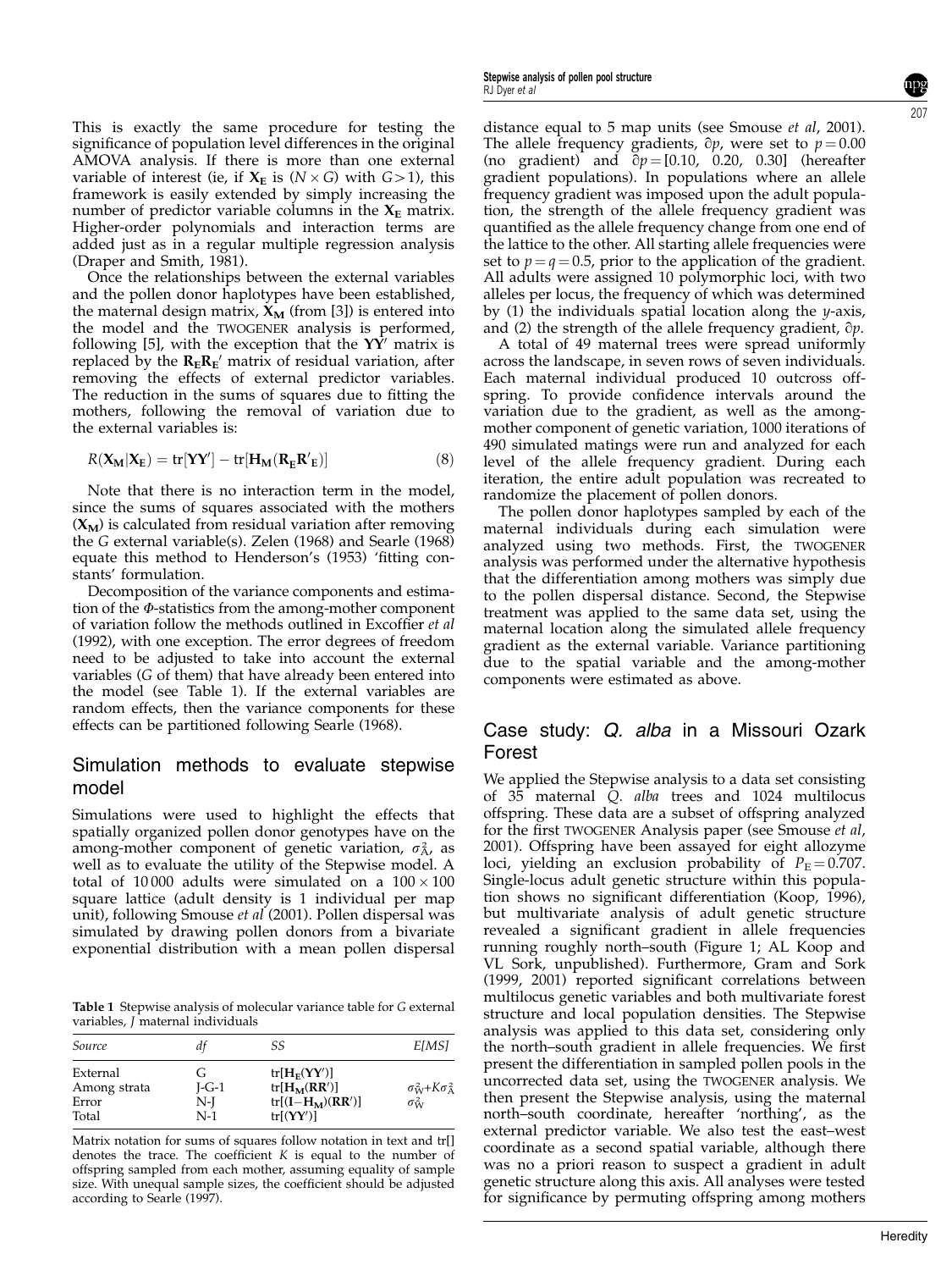

Figure 1 Distribution of Q. alba maternal trees (represented as open circles) in an Ozark secondary forest. Significant multivariate gradient in the adult genetic structure is marked by dashed lines (AL Koop and VL Sork, unpublished).

1000 times and constructing the null distribution of the sampling statistic described above.

# **Results**

The simulations show that the estimate of the amongmother component of genetic variation,  $\sigma_A^2$ , increases significantly with gradients in pollen allele frequencies (Figure 2, filled boxes), as shown previously in Dyer and Sork (2001). The simulation results show a 2.5-fold increase in  $\sigma_A^2$ , observed between simulated matings in populations with uniform allele frequencies and those with an allele frequency gradient of  $\tilde{\sigma}p = 0.30$ . While the overall range of allele frequency gradients,  $\partial p = 0.00$  vs 0.30, is exceedingly large and perhaps exaggerated, relative to what may be observed in natural populations, it clearly shows how the genetic constitution of the pollen donors influences the observed pollen pool differentiation.

While the bias in  $\sigma_A^2$ , due to the spatial genetic heterogeneity of the adults is significant, the magnitude of the differences is relatively small when translated into standardized variance among strata,  $\Phi_{\text{FT}}$ . Translating the  $\sigma_A^2$  values in Figure 2 into  $\Phi_{FT}$  yields an absolute difference of 0.02 (two-sample *t*;  $t = 38.81$ ;  $P < 0.001$ ). Therefore, in the most extreme case given by these simulations, where the allele frequency change is  $\partial p = 0.30$ , the calculated differentiation between pollen pools may be small. However, even with the smallest allele frequency gradient,  $\partial p = 0.10$ , the increase in  $\sigma$ <sup>2</sup> is large enough to differentiate  $\varPhi_{\mathrm{FT},\widehat{\mathrm{c}}p = 0.00}$  and  $\varPhi_{\mathrm{FT},\widehat{\mathrm{c}}p = 0.10}$ (two-samples t,  $t = 3.402$ ,  $P = 0.0003$ ). The differences in  $\Phi_{\text{FT}}$  before and after removal of the environmental 'covariate' are relatively small and may be of dubious biological relevance in terms of how it influences future genetic structure. However, their significance in explaining the observed distribution of pollen donor structure across the landscape is arguably more important than the magnitude of their effects. The significant retention in the StAMOVA model suggests a functional relationship that



Figure 2 Estimated among-mother components of variation,  $\frac{2}{A}$  (ie, that attributable to the effects of dispersal distance), across a nonuniform adult genetic structure gradient,  $\partial p = [0.00, 0.10, 0.20,$ 0.30]. TWOGENER results are represented as closed boxes, whereas the Stepwise results are represented by open circles.

has the ability to modify the patterns and influences of pollen-mediated gene flow.

The StAMOVA analysis successfully partitioned total variation into that corresponding to the gradient in adult allele frequencies, and that due to differences among mothers (Figure 2). Without removing the effects of the allele frequency gradient in the adult population, the additional sums of squares associated with the gradient remained within the among-mother component. However, under the StAMOVA, the sums of squares are partitioned between that due to the gradient and that due to the among-mother component. As a result, the among-mother variance is unaffected by the presence of the allele frequency gradient in the adults, provided one accounts for the latter. The analysis of the external variable in simulations without an allele frequency gradient ( $\partial p = 0.00$ ) was nonsignificant (ie, the reduction in the sums of squares due to the external variable in the cases where there was no allele frequency gradient was not significant). In these cases, it is not appropriate to retain the external variable in the model, and the StAMOVA analysis reduces to the original TWOGENER analysis. The addition of the spatial location perpendicular to the allele frequency gradient was also not significant, as would be expected since there is no systematic change in allele frequencies along this axis. With the StAMOVA, simulations where  $\partial p = [0.10, 0.20,$ 0.30] showed no significant increase in  $\sigma_A^2$  over that for  $\partial p = 0.00$ , once the effects of the external variable were removed. Subsequent estimates of  $\gamma$  (the mean dispersal distance) were unaffected by  $\partial p$  once the spatial covariate was removed and were not significantly different than the values entered into the simulation study (data not shown).

#### Stepwise model applied to Q. alba

The StAMOVA was applied to a subset of the Q. alba progeny arrays used in the original TWOGENER paper (Smouse et al, 2001). Differentiation between the 35 sampled pollen pools was comparable to that from the analysis of the full data set,  $\Phi_{\text{FT}} = 0.063$  (P < 0.001; Table 2a) here, vs  $\Phi_{\text{FT}} = 0.061$  in Smouse *et al* (2001).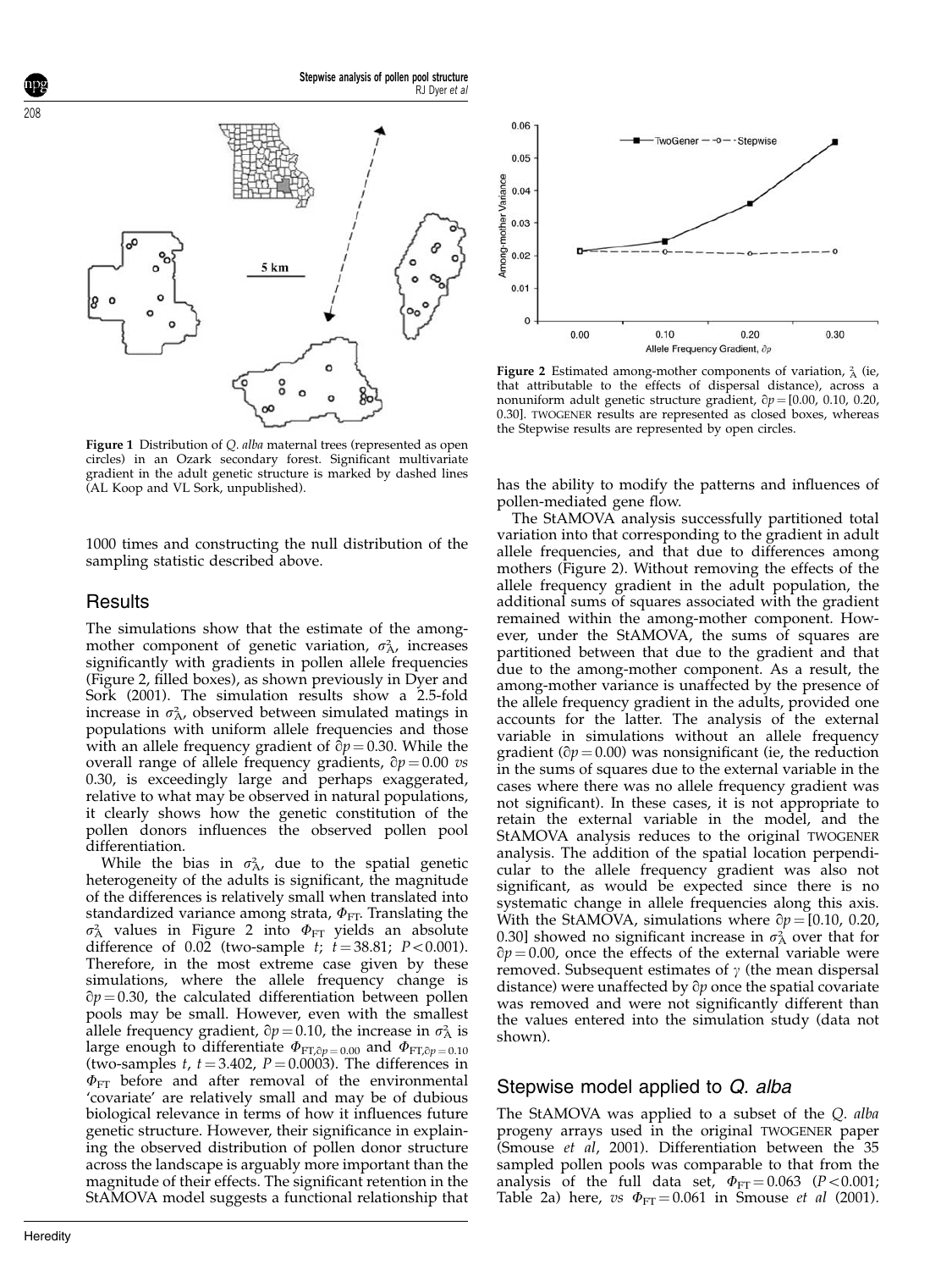Table 2 Pollen pool differentiation in *O. alba* in the Ozark Mountains of southern Missouri, USA

| Source     | df                                                                         | МS     | Variance component                                                                                                                      | Φ     |         |
|------------|----------------------------------------------------------------------------|--------|-----------------------------------------------------------------------------------------------------------------------------------------|-------|---------|
|            | (a) Comparison of among-mother differentiation using the TWOGENER analysis |        |                                                                                                                                         |       |         |
| Mothers    | 34                                                                         | 2.8254 | 0.0641                                                                                                                                  | 0.063 | < 0.001 |
| Error      | 989                                                                        | 0.9571 | 0.9571                                                                                                                                  |       |         |
| Total      | 1023                                                                       |        |                                                                                                                                         |       |         |
| (northing) |                                                                            |        | (b) Stepwise analysis of pollen pool structure while taking into account the underlying north–south gradient in adult genetic structure |       |         |
| Northing   |                                                                            | 7.3041 |                                                                                                                                         |       | 0.013   |
| Mothers    | 33                                                                         | 2.6909 | 0.0585                                                                                                                                  | 0.056 | < 0.001 |
| Error      | 989                                                                        | 0.9571 | 0.9571                                                                                                                                  |       |         |
| Total      | 1023                                                                       |        |                                                                                                                                         |       |         |

Data extracted from Smouse et al (2001).

However, after removing the effects of maternal position along the north–south gradient, the differentiation among pollen pools was reduced to  $\Phi_{\text{FT}} = 0.056$  $(P<0.001$ ; Table 2b). The reduction in the sums of squares due to the variable northing was significant  $(P<0.012)$ , but the addition of the east–west coordinate was, as expected, not significant  $(P>0.21$ ; data not shown). The reduction in the differentiation among Q. alba mothers translates into a 13% increase in the estimate of the area from which each mother sampled pollen. Prior to removing the influence of the maternal north– south position in the landscape, each mother was estimated to sample pollen from donors within an area of roughly 839 m<sup>2</sup>. Following the removal of maternal position within the landscape, mapping the multivariate gradient in the adult genetic structure, each mother was estimated to sample from pollen donors within an area of 952 m<sup>2</sup>. Furthermore, removing the effects caused by northing resulted in a 6% increase in the estimate of the average pollen dispersal distance (17.4 vs 16.3 m; after Smouse et al, 2001).

# Discussion

This paper introduces a novel modification of the AMOVA model applied to the TWOGENER analysis of gene flow. This model, while not limited in its application to TWOGENER-type analyses, allows the identification of, and gauges the extent to which, external variables can influence sampled genetic structure. The Stepwise model casts the AMOVA model in terms of a generalized multivariate linear model, allowing addition of any number of variables hypothesized to influence the pollen pool structure. The main benefit of adopting a linear model for the analysis of pollen pool differentiation, as we have done here for the TWOGENER analysis, is the wide range of sampling designs available to quantify the extent to which external factors can influence the distribution of genetic structure. This paper demonstrates the effects of removing the covariation between adult genetic structure and pollen pool genetic structure, but alternate designs focusing on other biological or spatial factors may just as easily be applied.

The Stepwise analysis extends the utility of the TWOGENER analysis, but retains the same underlying assumptions. The coding of multilocus genotypes for the Stepwise analysis for either offspring sampled from angiosperms, where the paternal contribution may be ambiguous when offspring and mothers share the same heterozygotic state, or for conifers, where the maternal haplotype is available within the megagametophyte, is exactly the same as presented in Smouse et al (2001; Table 1). Furthermore, the effects of genetic marker resolution, inter-female sampling distance, fine-scale adult autocorrelative structure, adult inbreeding, and pollen donor density, as presented in Smouse et al (2001) and Austerlitz and Smouse (2001a, b), apply to the Stepwise treatment as well.

The simulation results show that deviations from genetic uniformity of adults across the landscape can significantly bias the estimation of pollen pool differentiation. While linear allele frequency gradients were used as an example here, mostly for simplification of the simulations, any deviations from uniform adult genetic structure would yield similar results. For example, Austerlitz and Smouse (2001b) have recently shown that adult inbreeding and spatially correlated coancestry both increase pollen pool differentiation. In general terms, any factor that influences adult genetic structure in a nonuniform manner across the landscape, such as microsite selection, variation in population size, local population density, and fragmentation (Ledig, 1992; Allard et al, 1993; Ellstrand and Elam, 1993; Gram and Sork, 1999, 2001) will increase the variation among spatially separated pollen pools.

In addition to adult genetic structure, pollen pool differentiation may be influenced by a number of other factors, such as the degree of spatial heterogeneity in natural populations. For example, many authors have suggested that the density of local pollen donors can significantly influence outcrossing rates in forest trees (eg, Farris and Mitton, 1984; Knowles et al, 1987; Shea, 1987; Murawski and Hamrick, 1991). In stands with few pollen donors, the pollen pool surrounding each maternal individual will have a higher proportion of her own pollen, possibly increasing the probability of producing selfed offspring. With only a modest increase in sampling effort, both ecological and spatial variables can easily be collected for each maternal individual, and can be added to the analysis.

By incorporating these additional factors into the sampling design, the array of testable hypotheses is broadened. Instead of asking what the mean dispersal distance is for a given taxa, hypotheses targeting the factors that influence the average dispersal distance can be tested. Hypotheses of this type are becoming increasingly important for the development of conservation and management practices. For example, in natural stands of 209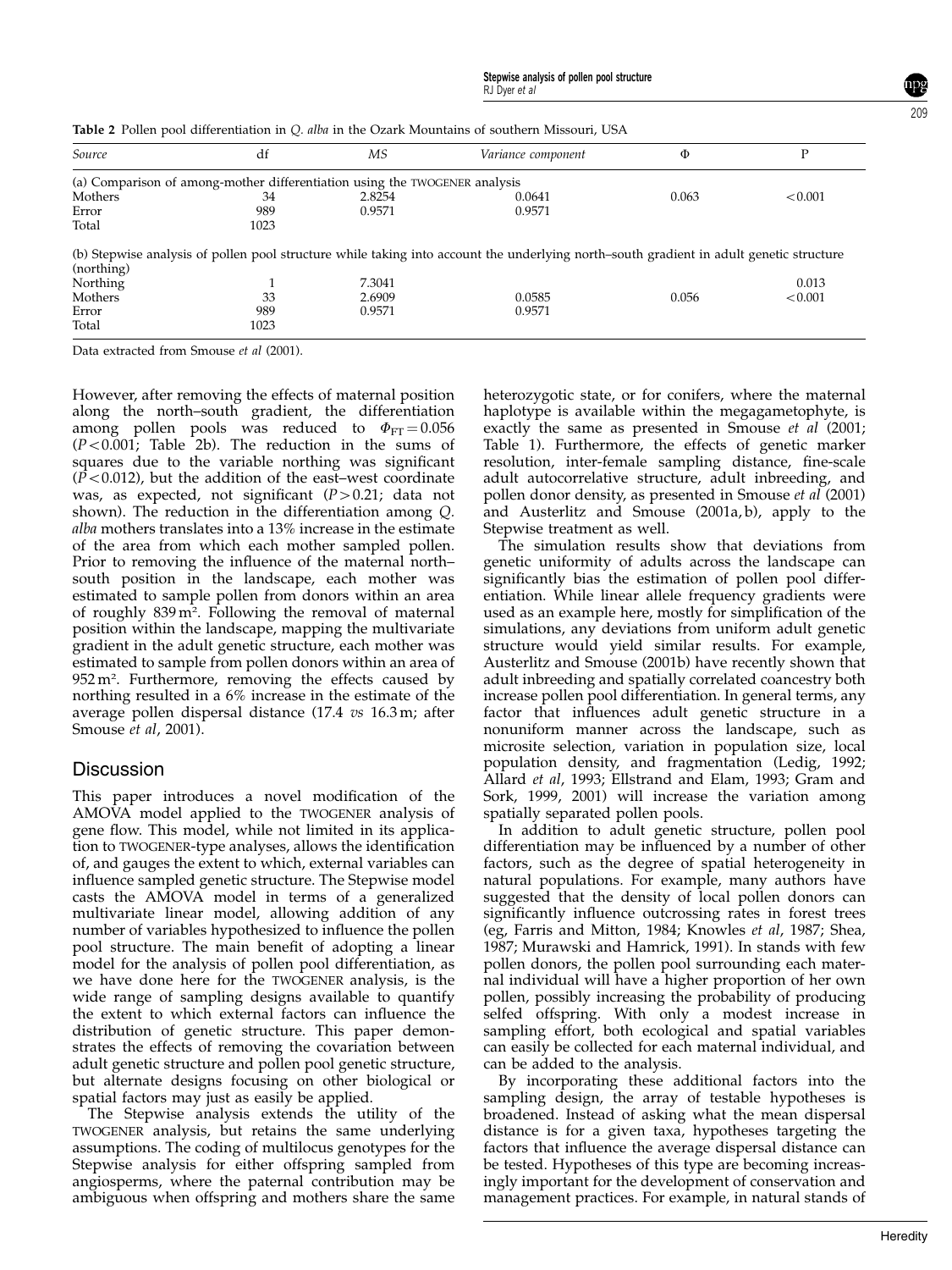P. echinata, the density of all canopy tree species has a significant effect on pollen pool diversity, whereas the density of P. echinata individuals within the stand had no detectable effect (see Figure 4 in Dyer and Sork, 2001). A StAMOVA decomposition of the P. echinata data shows that the density of heterospecifics, in addition to being influential on the diversity of sampled pollen pools, also influences the genetic differentiation among pollen pools. Dyer and Sork (2001) originally found  $\Phi_{ST} = 0.10$  for the among-site component of genetic differentiation. After removing the effects variation due to heterogeneity in physical stand architecture,  $\Phi_{ST}$  was reduced to 0.09 ( $P = 0.027$ , RJ Dyer, unpublished StA-MOVA results). Again, the extent to which forest architecture influences pollen dispersal is small yet significant. For a species whose pollen dispersal distance is much greater than that for its seeds, such as P. echinata, these results suggest that forest structure can have significant influences on the transmission of genes. From these results, specific hypotheses can be formulated regarding how alterations of forest structure influence pollen movement, in terms of pollen pool heterogeneity, the diversity of sampled pollen donors, and the propensity to produce inbred offspring (RJ Dyer, in preparation).

The StAMOVA approach can be used to estimate the magnitude and relative importance of several factors simultaneously. The simulation and Q. alba examples presented here only highlight a single external variable of interest. However, since the StAMOVA is a general linear model, any number of additional external factors and interactions among external factors can be easily added to the model just as in a multiple regression analysis. For example, in addition to the density of local pollen donors, the degree of phenological overlap has also been shown to influence pollen pool composition significantly (eg, Sampson et al, 1990; Adams and Birkes, 1991). By sampling across a range of densities in the degrees of phenological overlap, one could isolate the importance of each of these factors as well as their interaction in shaping the distribution of genetic structure within spatially separated pollen pools.

Perhaps the most important benefit of the StAMOVA approach is highlighted by the results of the  $Q$ . alba analysis. It is clear from the partitioning of genetic variation in Table 2 that the maternal position within the landscape is predictive of differentiation among sampled pollen pools. This result is important on two counts. First, this immediately suggests that there may be an underlying adult structure. While the specific nature of the adult structure requires further inquiry, the fact remains that inferences can be drawn with respect to adult genetic structure by examination of sampled pollen pools. Second, the StAMOVA analysis allows the simultaneous analysis of the interaction between genetic and nongenetic variables. In this case, the nongenetic variable was the maternal position within the landscape. The significant covariate highlighted the extent to which the environment in which gene flow occurred influences the distribution of genetic structure. As long as the spatial separation of maternal individuals from which samples are drawn is sufficiently large, relative to the mean dispersal distance (see Austerlitz and Smouse, 2001a, b), the structure in local pollen pools will reflect that of local pollen donors.

While the model presented here builds upon the original AMOVA analysis of Excoffier et al (1992), the TWOGENER formulation presented by Smouse et al (2001), as well as the theoretical framework provided by Austerlitz and Smouse (2001a, b), there remain a number of key issues regarding the analysis of pollen pool genetic structure that have yet to be explored. Up to this point, we have focused on determining whether the means of the pollen pools sampled by each maternal individual are significantly different. In essence, both the TWOGENER and the Stepwise analyses test the hypothesis that the average pollen donor, or in other words, the centroid of the multivariate pollen pool, is the same across all mothers. From these results, the average dispersal distance and the genetic effective neighborhood size are easily estimated. However, variation in sampled pollen pools across mothers may be just as important. In terms of transferring genetic variation from one generation to the next, the differences in the variation observed within pollen pools is arguably more important than the mean differences among the means of the pollen pools. A method for testing the equality of variance, or heteroscedasticity, in sampled pollen pools could aid in identifying sites of high genetic diversity among the surrounding adults (RJ Dyer, in preparation).

Furthermore, these models have been constructed under the assumption of isotropic pollen movement (ie, pollen dispersal is equal in all directions). For coastal communities or populations in areas with predominant wind directions, directional pollen movement should be considered. Down-wind mothers will sample a significantly more diverse set of pollen donors than their upwind counterparts. This increase in diversity may lead to a significant increase in differentiation between downand up-wind mothers, attributable entirely to the directionality of pollen dispersal. Similarly, we have consistently assumed, during the development of the TWOGENER analysis, that wind is the primary dispersal agent, restricting our inquiries to only a subset of plant taxa. Trap lining by insect or animal pollinators can significantly influence the heterogeneity of sampled pollen. At this time, we do not know how these behaviors would influence our interpretations of pollen movement, although there is active work in this area. The TWOGENER model has provided a means of testing hypotheses regarding the movement of pollen across landscapes. By extending the TWOGENER model (and underlying AMOVA analysis) to a generalized linear model, we gain the ability to investigate other factors affecting pollen pool differentiation and pollen dispersal.

# Acknowledgements

We thank JF Fernandez and two anonymous reviewers for insightful comments regarding this manuscript. RJD received support through NSF (NSF-Dissertation Research-0073242) and through funding awarded to VLS by the University of Missouri Research Board and UM-St Louis Research Award programs. VLS was additionally supported by NSF-DEB-0089445. PES was supported by the National Science Foundation (NSF-BSR-0089238 and NSF-BSR-0211430), the New Jersey Agricultural Experimental Station (NJAES-17109 and McIntire-Stennis 17309). Elements of this work were conducted as part of the Gene Flow Dynamics Working Group supported

 $210$